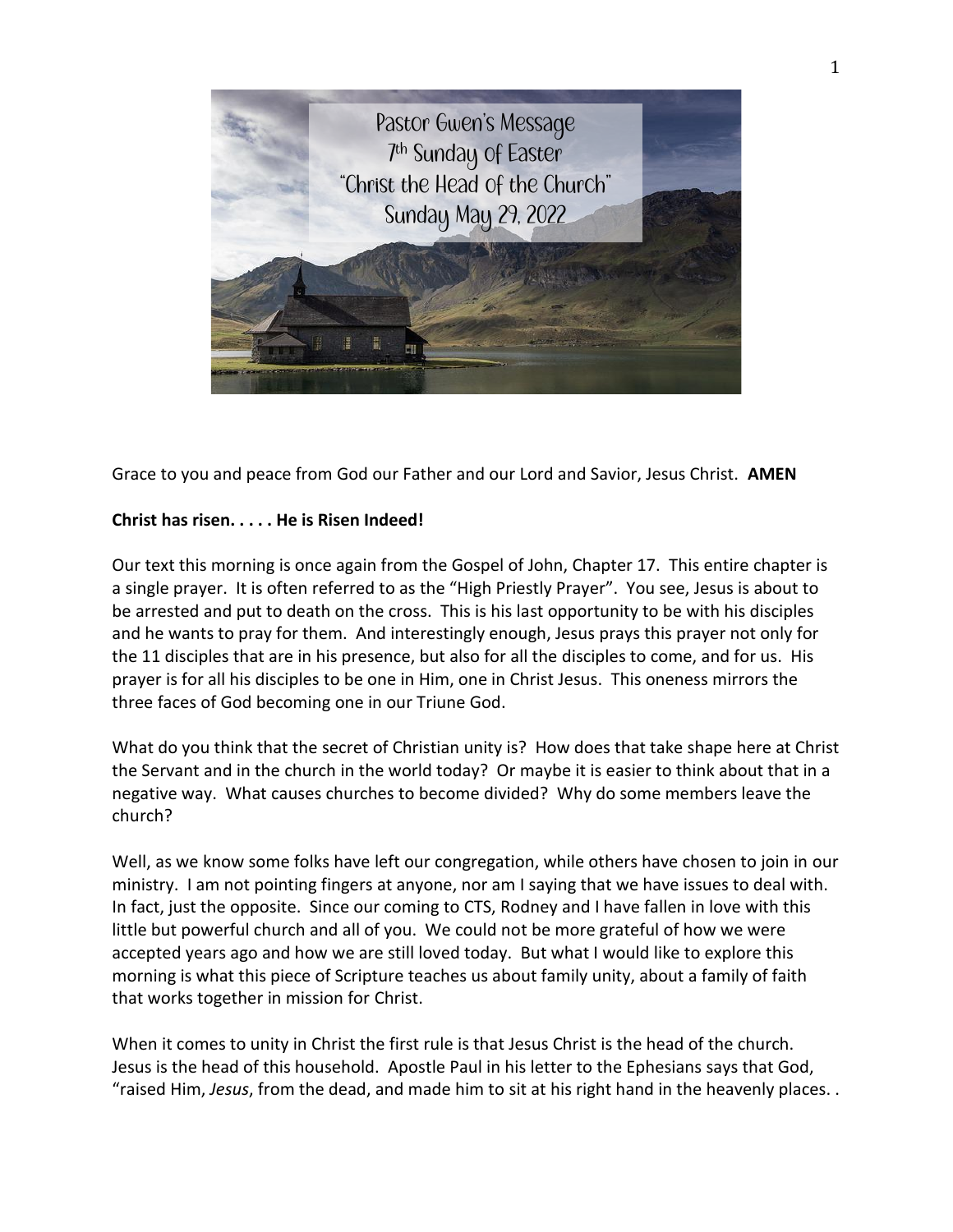. . And he has put all things under his feet and has made him the head over all thing for the church, which is his body, the fullness of him who fills all in all." Chapter 1, verses 15-22.

Truly, if this rule is violated, all will come tumbling down. No one in the body of Christ is more important or yields more power than anyone else. And folks that includes the pastor. This is not Pastor Gwen's church. It is Christ's church of which he is the head. When this is forgotten, is when we get into trouble and conflict arises.

I have to tell you that since I have been called to his church here in Park Falls, I can count on one hand and not even use all my fingers how many conflicts we have survived. We have found ways to agree to disagree. We have gone to scripture to find answers to important questions.

The mainline churches as a whole have gone through much scrutiny in the past decades as to what they do and believe. I often hear the questions as to why there are so many Lutheran churches, from ELCA to Missouri, to WELS to LCMC and so on. Well, it is man-made rules that get in the way of our unity. In my opinion we all need to go back to Luther's 4 solas: Sola fide, sola scriptura, solus Christus, Sola gratia. In faith alone by Scripture alone in Christ alone by Grace alone. Christ alone is head of the church on earth and that is rule number one.

Don't worry there are not as many rules here as Gibb's had in NCIS or we would be here a very long time. I think when he left the show it was up to 69 rules.

Well, rule number two is that every member of the body of Christ is important to the whole. We have different God given gifts and all are needed in the church. We each have a vital role to play in a healthy, well-rounded congregation. St Paul in his second letter to the Corinthians said, "For as the body is one, and has many members, and all the members of the body, being many are one body: so also, in Christ's. For in one Spirit we were all baptized into one body." Chapter 12, v 12-13

Three weeks ago, we accepted two new members, the Wolff's, into our church body, CTS. That changed our body and how we function together. Every member counts. Every member is valued and now we are blessed to have two more members to join us in our mission.

I read a short story this week. An economics professor greeted his new crop of MBA hopefuls with an announcement. He said, "We shall begin with a short examination today." During the groaning in the room, he wrote this question on the board. "What is the cleaning lady's name?"

The groans turned to snickers and one student was heard saying, "You've got to be kidding." Then the professor said, "If you hope to manage a large corporation one day, first gain the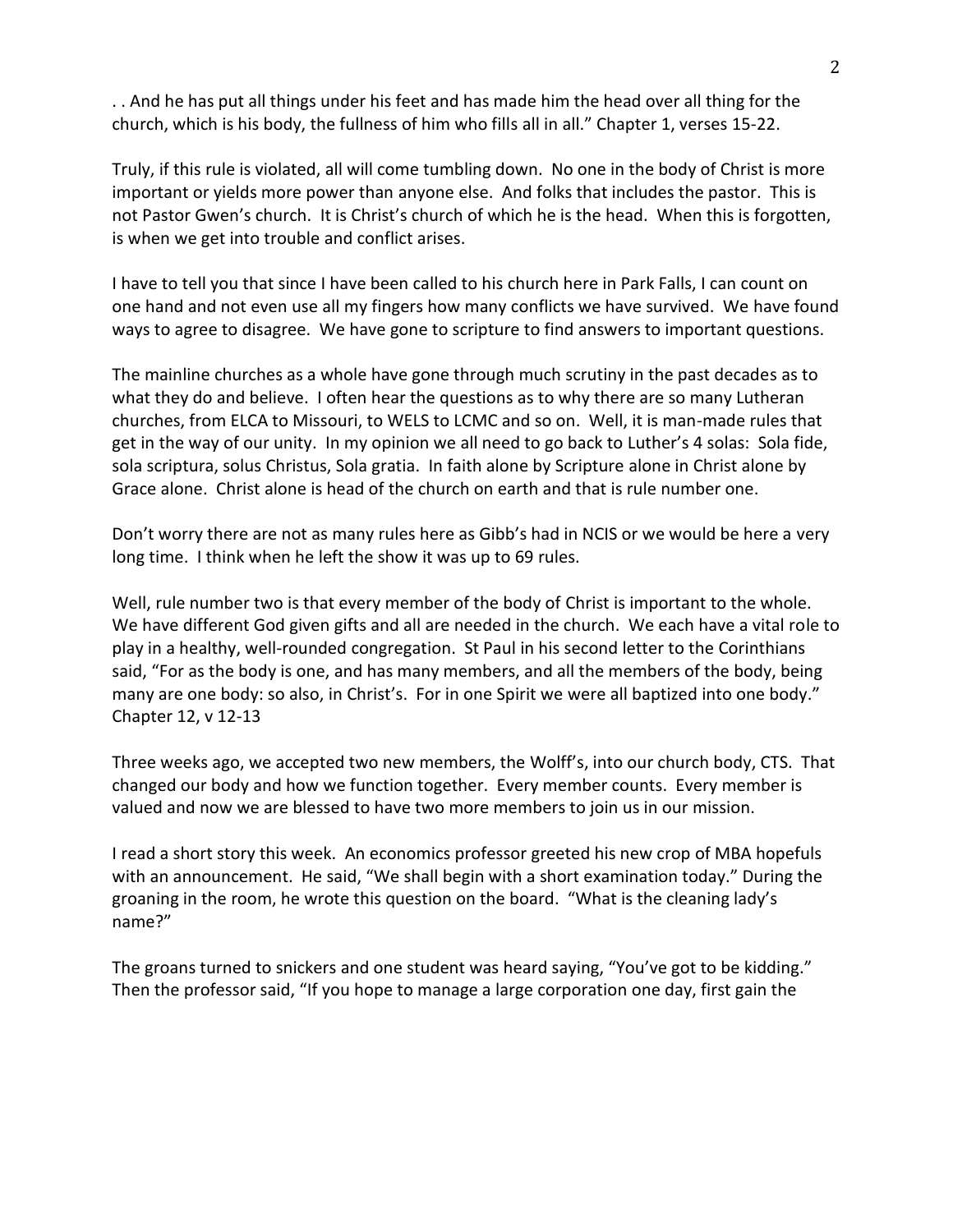respect of the people who make it successful. Your success will depend on them more than you will ever know." It was a lesson the students would never forget.

In the church of Jesus Christ, all members are essential to the well-being of the whole church.

Rule #3 is that there will be conflict. Remember a few minutes ago, I mentioned how little conflict we have had here at Christ the Servant. Well, it can and still does happen in our world today. I have a special Ole story for you this morning: Ole was marooned on a tiny island. After several years, a passing ship spotted him there. A rescue team was sent. When they pulled ashore, Ole was beside himself with joy. But before they left, Ole wanted to show them how he had been able to fend for himself, all alone, so successfully on this island. He showed them his house. He showed them his barn and fields. Finally, he pointed out the little church he had built where he worshiped.

After the tour was done, the rescue team noticed another building. It was a little run down. "What 's that building over there?" they asked. "Oh," Ole said, "That's where I used to go to church. But I got into an argument and left and swore I'd never go back."

I guess you can even have arguments when you are alone on an island. But, when two or more egos get involved in working together, there is bound to be some disagreement. Some people find it easier to go along with the flow and not make waves, but when it comes to important things in life, that usually does not happen too often. And remember it is not the conflict that divides, but it is rather the festering of unresolved conflict that is hurtful. Matthew 18 has a clear approach to solving and reconciling disputes. We would do well in learning to put those resolution techniques to use.

Last week I talked about a human emotion, fear. Well, there is another emotion that can be a result of conflict and that is anger. It too is a powerful and intense emotion. Not good or bad in and of itself, it is what you do with it that is important. That is where rule #4 comes in. Ephesians 4:26 says, "Be angry and don't sin. Don't let the sun go down on your wrath."

Many times, in life we hear of how anger has destroyed someone's life. But we must not let anger get the best of us. If we claim that emotion and put it to good use and not to sin, we can have a good outcome. An example is Candy Lightner. Some of you might be familiar with her name. She lost her daughter Cari at age 13, to a drunk diving accident. But instead of attacking